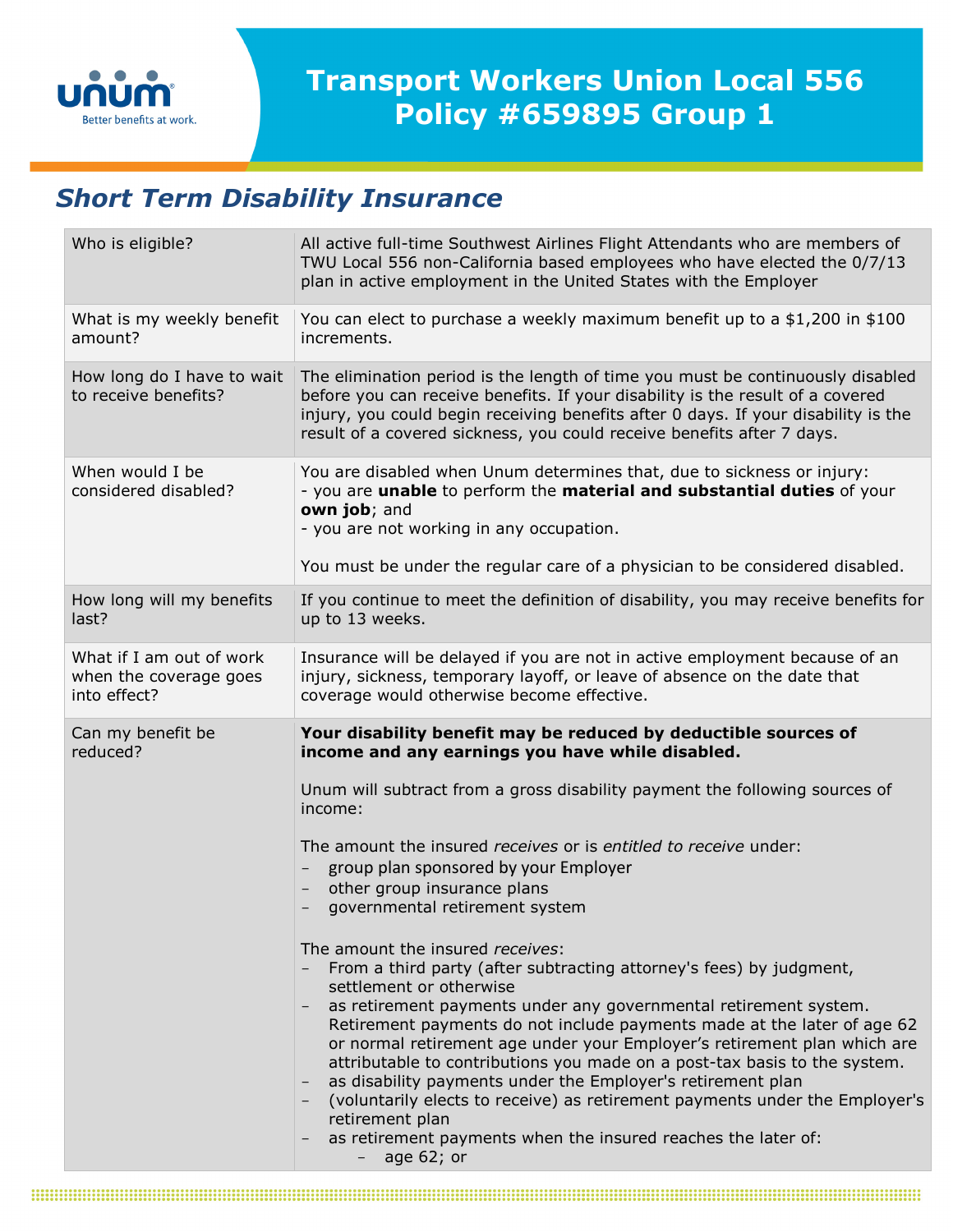|                                                                  | normal retirement age, as defined in the Employer's retirement plan<br>the mandatory portion of any "no fault" motor vehicle plan                                                                                                                                                                                                                                                                                                                                                                                                                                                                                                                                                                                                                                                                                                                                                                                                                       |
|------------------------------------------------------------------|---------------------------------------------------------------------------------------------------------------------------------------------------------------------------------------------------------------------------------------------------------------------------------------------------------------------------------------------------------------------------------------------------------------------------------------------------------------------------------------------------------------------------------------------------------------------------------------------------------------------------------------------------------------------------------------------------------------------------------------------------------------------------------------------------------------------------------------------------------------------------------------------------------------------------------------------------------|
|                                                                  | The amount that the insured and the insured's spouse and children receive or<br>are entitled to receive as disability payments because of the disability under:<br>the United States Social Security Act<br>the Canada Pension Plan<br>The Quebec Pension Plan<br>any similar plan or act.                                                                                                                                                                                                                                                                                                                                                                                                                                                                                                                                                                                                                                                              |
| Do I have to take a health<br>exam to get coverage?              | You may receive coverage without answering any medical questions or<br>providing evidence of insurability if you apply for coverage within 31 days after<br>your eligibility date. If you apply for any amount of coverage more than 31<br>days after you are first eligible, if you apply for coverage due to a change in<br>status or at any time during the plan year outside of an annual enrollment<br>period, or if you reapply for coverage after it terminates your coverage will be<br>medically underwritten. You may also have to provide information about<br>routine, planned, unplanned or ongoing medical care or consultation. This<br>review may result in coverage being declined.<br>Please see your plan administrator for your eligibility date.                                                                                                                                                                                   |
| Can I receive rehabilitation<br>and return-to-work<br>services?  | If you are deemed eligible and are participating in the program, Unum will pay<br>an additional benefit of 10% of your gross disability payment, to a maximum<br>of \$250 per week.                                                                                                                                                                                                                                                                                                                                                                                                                                                                                                                                                                                                                                                                                                                                                                     |
| Is Cesarean section a<br>covered disability?                     | If you have a Cesarean section, you will be considered disabled for a minimum<br>period of eight weeks unless you return to work before the end of the eight<br>weeks.                                                                                                                                                                                                                                                                                                                                                                                                                                                                                                                                                                                                                                                                                                                                                                                  |
| What happens if I die while<br>receiving disability<br>benefits? | Your eligible survivor will receive a lump-sum benefit equal to 3 times your<br>gross weekly Short Term Disability benefit or \$5,000 (whichever is less) if, on<br>the date of your death, you had received disability benefits under this plan for<br>at least 15 consecutive days.                                                                                                                                                                                                                                                                                                                                                                                                                                                                                                                                                                                                                                                                   |
| Are my benefits taxed?                                           | Premium is paid with post-tax dollars so your benefits will not be taxed.                                                                                                                                                                                                                                                                                                                                                                                                                                                                                                                                                                                                                                                                                                                                                                                                                                                                               |
| What is not covered?                                             | Benefits would not be paid for disabilities caused by, contributed to by, or<br>resulting from:                                                                                                                                                                                                                                                                                                                                                                                                                                                                                                                                                                                                                                                                                                                                                                                                                                                         |
|                                                                  | occupational sickness or injury, however, Unum will cover disabilities<br>due to occupational sicknesses or injuries for:<br>- partners or sole proprietors who cannot be covered by a workers'<br>compensation law; and<br>- all other employees who have submitted a timely claim under the<br>applicable workers' compensation law or act, or occupational benefit<br>plan governed by such law or act, and have been denied a benefit,<br>award, settlement or redemption under the applicable law or act. You<br>must also meet all other eligibility requirements and definitions of<br>disability under the Plan. If workers' compensation is later deemed<br>compensable, then Short Term disability payments will cease and you<br>must reimburse us in full. We will determine the method by which the<br>repayment is to be made. Unum will not recover more money than the<br>amount we paid you.<br>intentionally self-inflicted injuries. |